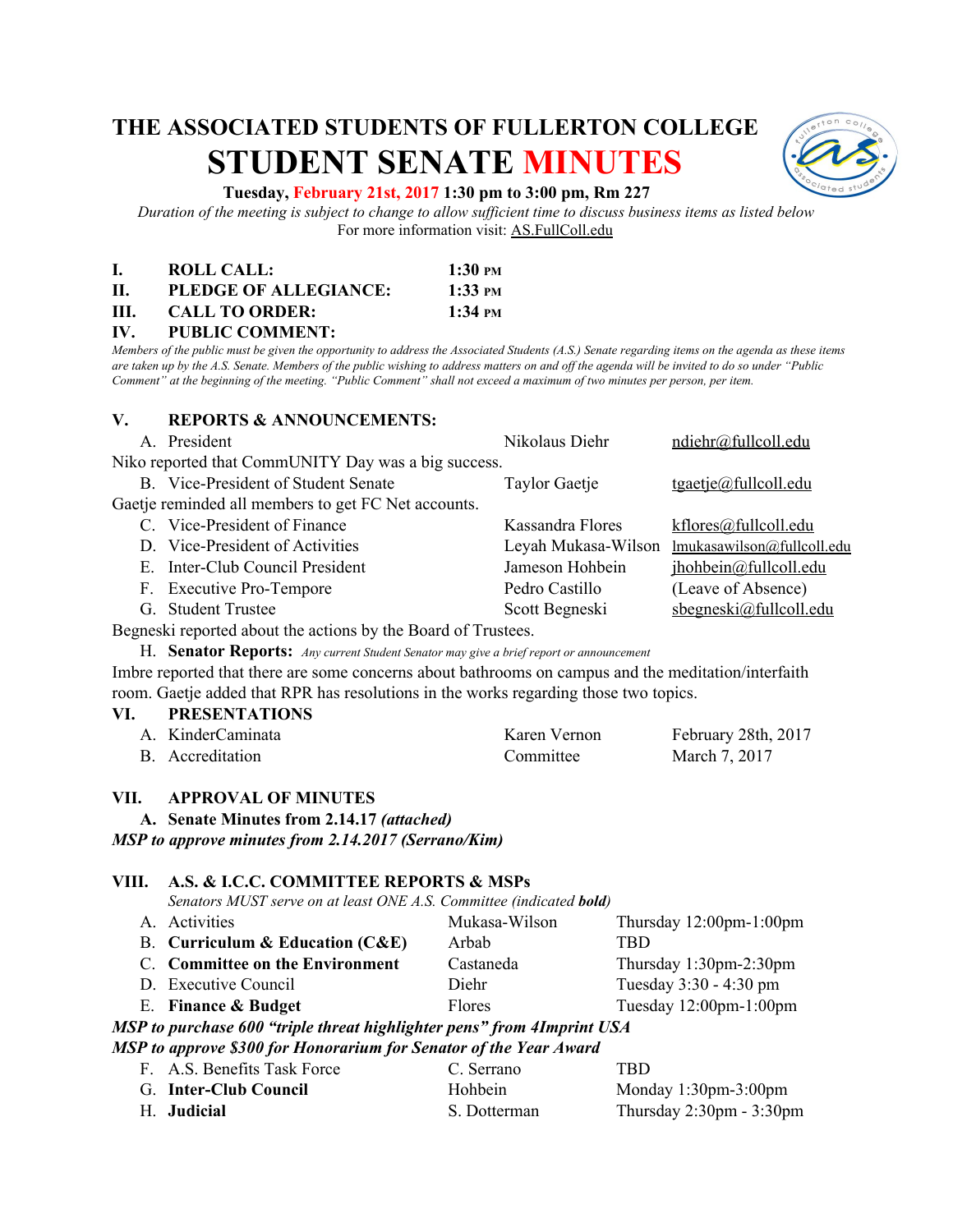I. **Research, Planning, & Resolutions (RPR)** Gaetje Thursday 11:00am-12:00pm

*MSP to approve all actions done by A.S. committees*

# **IX. UNFINISHED BUSINESS**

- A. CareBank Updates
- **B. Applicants to serve as Student Representatives:**
	- a. Haolin LEE

# *MSP to approve Lee as a Student Rep(Torres/Escobedo)*

# **C. Swearing in of Student Senators**

# *MSP to appoint Patrice Sisante as Student Senator until elections (To/Torres)*

- D. **Resignations** (formal letter must be received by A.S. Office or [AS@fullcoll.edu\)](mailto:AS@fullcoll.edu)
- E. Dismissals (referred from Judicial)
- **F. FC Mission Statement Update**
- **G. A.S. Logo Redesign**
- H. Institutional Research & Effectiveness Committee
- **I. Teacher of the Year Committee**
	- a. Daniel Solis
	- b. Taylor Gaetje
	- c. Brian Gatpandan
	- d. Annaliese Tusken
- g. Catherine Young

e. Noor Arbab f. Nathalie Gavarini

- h. Aldwin Galang
- i. Clarissa Escobedo j. Gloria Kim
- k. Naomi Imbre
- l. Janki Sukhadia

J. A.S. Budget Revise for Spring 2017

Flores reported on the A.S. Budget, including actual vs. budgeted expenses.

*MSP to approve the A.S. Budget Revise for Spring 2017 (Escobedo/Tusken)*

### **K. Interfaith Prayer Room**

There was discussion about the interfaith prayer room.

*MSP to make the Associated Students available to provide information to students interested in the location and availability of an interfaith / meditation room (Hohbein/Gaetje)*

# **X. NEW BUSINESS**

- A. Mission Statement Workgroup Representative
- B. Winter Intersession Resolution

*MSP to pass the Winter Resolution Resolution #013 pending revisions (Tusken/Villarreal)*

## **XI. CAMPUS, DISTRICT, & STATE (CDS) COMMITTEE APPOINTMENTS** ( see attachments)

*Senators MUST serve on at least ONE CDS committee. Failure to do so will result in dismissal. Use the BALLOT provided to submit your name for appointment. Contested positions will be voted on by the Student Senate.*

Gloria Kim nominated herself REP for Student Success & Support Committee (SSSC)

Nathalie Gavarini removed herself from Technology Council and be added REP to SSSC

Catherine Young nominated herself REP for Study Abroad

Aldwin Galang nominated himself REP for KinderCaminata

Aldwin Galang nominated himself REP for SSSC

Kasandra Villarreal nominated herself REP for District Enrollment Management Advisory Committee The Student Senate heard arguments from senators seeking the contested REP position for SSSC. Voting took place by signed ballot. RESULTS:

Gateje requested to be alternate to Faculty Senate

C. Young requested to be alternate to KinderCaminata